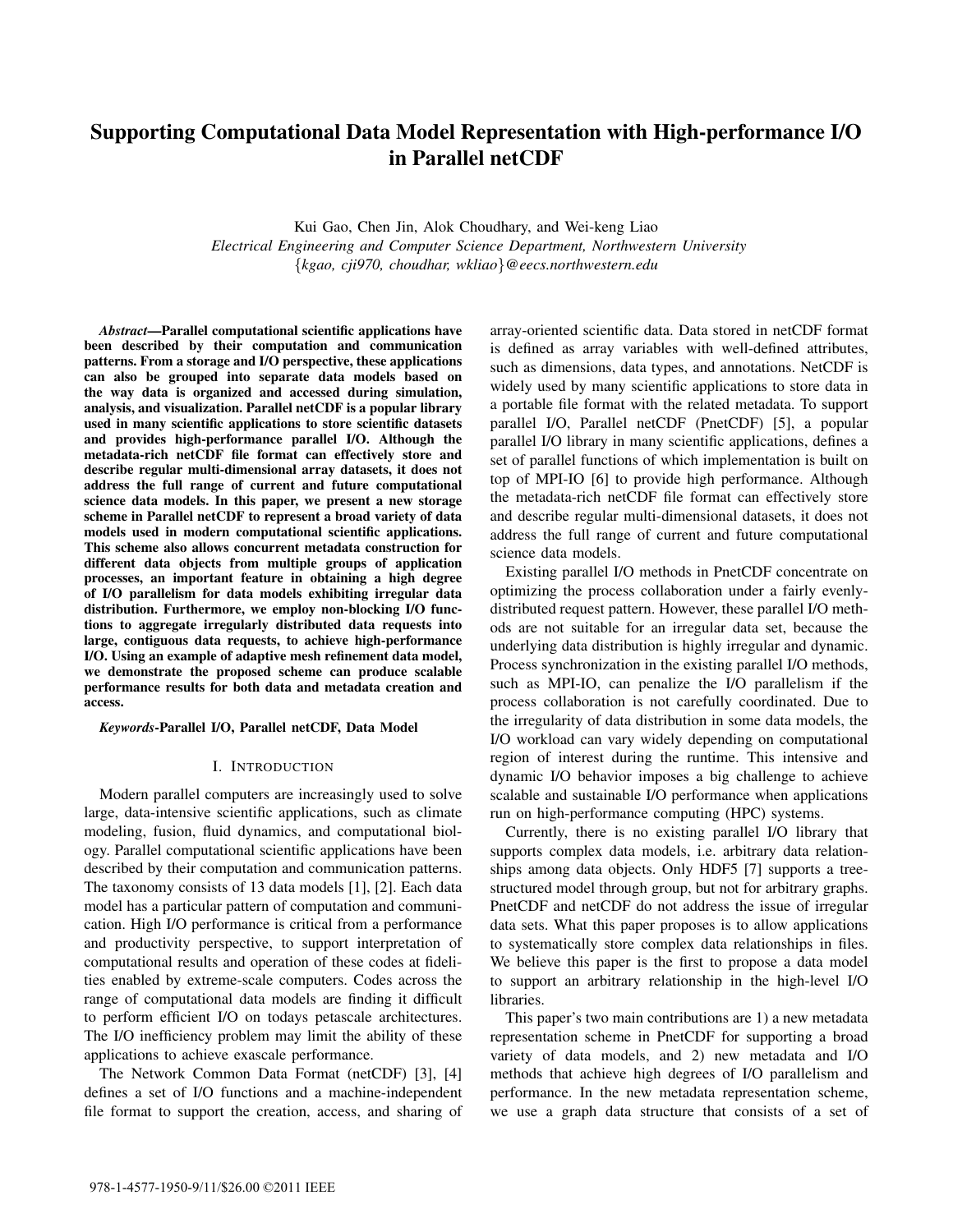vertices and edges connecting the vertices to depict the relationship of multiple data objects in a data model. A metadata format similar to the netCDF file header is also developed to describe the graphs. We store each graph as a regular netCDF variable, so the files created under the new scheme will conform with the netCDF file format. To improve metadata I/O parallelism for irregular data distribution exhibited in some data models, we make all metadata functions non-collective, which allows different data variables to be defined by different groups of processes concurrently. In the current form of PnetCDF, defining variables is a collective operation, even if the variable is only partitioned among a subset of processes. In the new scheme, a process will only include the define functions for the variables it accesses. We use the AMR (Adaptive mesh refinement) example to illustrate the complex relationship among data objects. These complex relationships are not addressed sufficiently or supported by existing parallel I/O libraries, such as PnetCDF and HDF5. Because different data models can potentially have different relationships, we propose the use of a general graph representation to store the relationship information in netCDF files. This general graph approach supports AMR but is not limited to AMR and tree-type data models. Representing irregular data models is more challenging than representing regular models which has already been addressed by PnetCDF and HDF5. To provide high-performance I/O for irregular distributed data, we use non-blocking I/O functions to aggregate the I/O requests into large, contiguous I/O requests. We evaluate this work by using the Chombo I/O benchmark, an example of the adaptive mesh refinement data model, and demonstrate scalable performance results achievable from the proposed scheme. The proposed non-collective I/O for metadata access also works for regular data models becaue the regular data models are special cases of the irregular data models.

The rest of this paper is organized as follows. The related work is discussed in Section II. Section III presents the design of new storage scheme. Section IV describes the implementation issues. Section V presents the performance evaluation and the conclusions are presented in Section VI.

## II. RELATED WORK

As described in [1], [2], there are thirteen popular data models in the computational scientific application field. The data model is a key part of HPC codes and strongly influences the efficiency of both computation and communication. At their core, scientific codes usually store the data model as multi-dimensional arrays bacause these structures are usually allocated and processed most efficiently on modern computer architectures. Scientific applications have begun to rely heavily on high-level I/O application programming interfaces (APIs) such as HDF5 [7] and PnetCDF [5] for their storage needs. These APIs allow scientists to describe their data in meaningful scientific terms as structured, typed data, and to store and retrieve this data in a manner that is portable across all the platforms. Because scientists have a richer language with which to describe their data, I/O for an application as a whole can be described in terms of the datatypes and organizations that the scientist is really using, rather than posing I/O operations in terms of the independent reads or writes of bytes on many processors. Recently, the computing community has focused a great deal of effort on describing the data models in high-level I/O libraries. The H5hut library [8] implement several data models for particle-based simulations on HDF5. The F5 library [9] supports a range of grids, meshes, and userdefined compound data types in HDF5. The Silo Library [10] also provides data model abstractions for representing many mesh types, variable types, parallel decompositions, on top of the HDF5 and NetCDF libraries.

# *A. Parallel netCDF*

Dataset storage, exchange, and access play a critical role in scientific applications. NetCDF serves as a software library and self-describing machine independent data format that support the creation, access, and sharing of arrayoriented scientific data. NetCDF stores data in an arrayoriented dataset which contains dimensions, array variables, and attributes [4]. A netCDF file format, as show in Figure 1, is divided into three parts: file header, non-record array variables and record array variables. The netCDF file header stores metadata, such as array dimensions, names and sizes of dimensions, data types, and character strings for annotations. The dimension metadata are used to define the shapes and attributes of array variables. Non-record variables are arrays of fixed sizes in all dimensions. Record variables allow the most significant dimension to be defined as "unlimited", which means the arrays can grow along that dimension. Non-record variables are stored in the file prior to all the record variables.

Parallel netCDF (PnetCDF) defines a set of APIs for creating array objects, adding attributes, and accessing them in parallel. The APIs breaks file access into two modes, define and data modes. The define mode is used to define the data structure of array variables and the data mode is used for accessing the variables. The file header is read/written only by the root process, although a copy is cached in the local memory on each process. Header modifications are made in define mode. The root process fetches the file header, broadcasts it to all processes when opening a file, and writes the file header at the end of the define mode if any modifications occur in the header. The define mode functions, attribute functions, and inquiry functions all work on the local copy of the file header. All define mode and attribute functions are made collectively and require all the processes to provide the same arguments when adding, removing, or changing definitions so the local copies of the file header are guaranteed to be consistent across all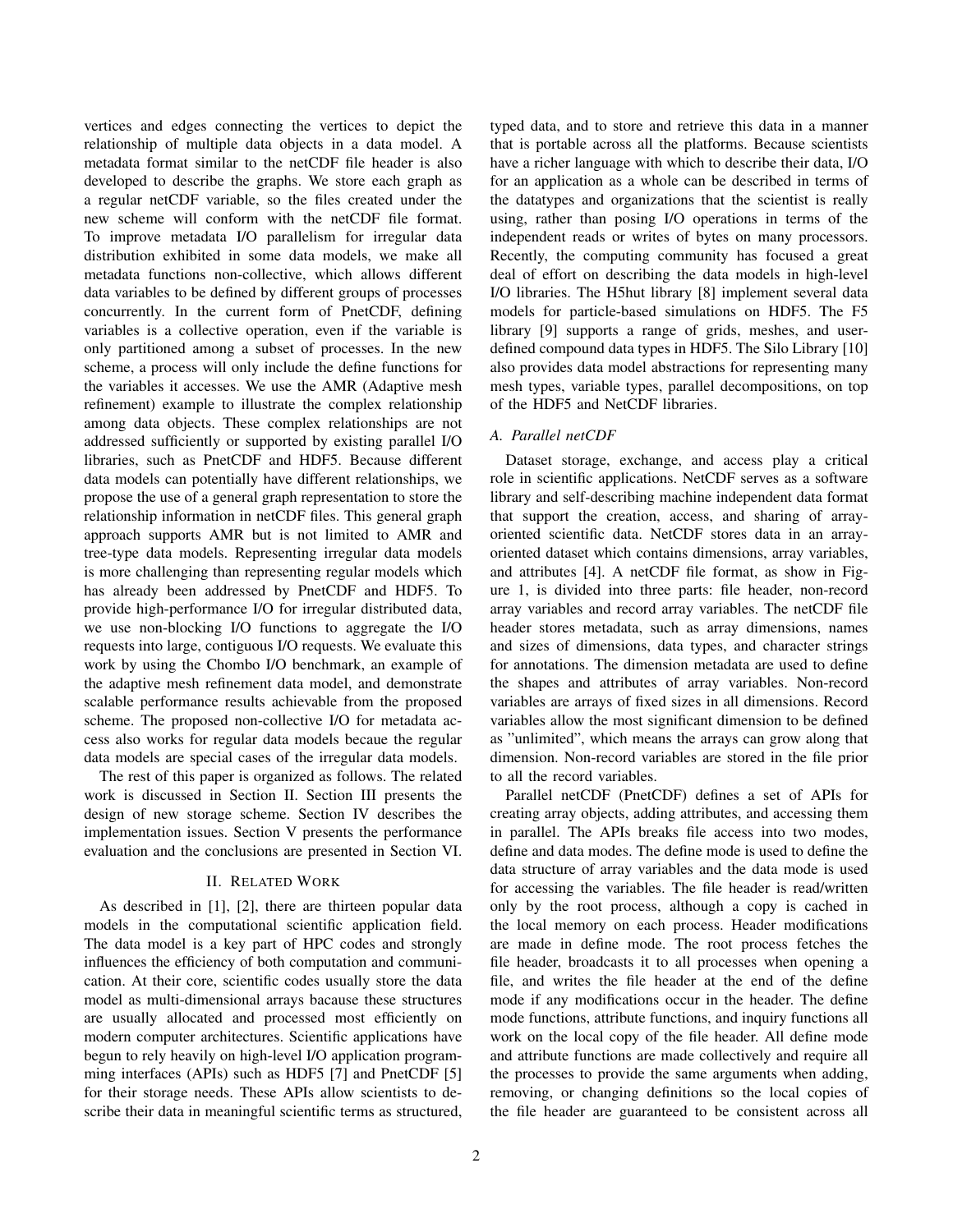

Figure 1. The netCDF file structure.

processes from the time the file is collectively opened until it is closed.

#### *B. HDF5*

Hierarchical Data Format 5 (HDF5) [7] is a data model, library, and file format for storing and managing data. It supports an unlimited variety of datatypes, and is designed for flexible and efficient I/O and for high volume and complex data. HDF5 is portable and is extensible, allowing applications to evolve in their use of HDF5. The HDF5 Technology suite includes tools and applications for managing, manipulating, viewing, and analyzing data in the HDF5 format. HDF5 can store large numbers of large data objects, such as multidimensional arrays, tables, and computational meshes, and these can be mixed together in any way that suits a particular application. An HDF5 file is a container for storing a variety of scientific data is composed of two primary types of objects: groups and datasets [11]:

- 1) HDF5 group: a grouping structure containing HDF5 objects, together with supporting metadata;
- 2) HDF5 dataset: a multidimensional array, together with supporting metadata.

Any HDF5 group or dataset may have an associated attribute list. An HDF5 attribute is a user-defined structure that provides extra information about an HDF5 object. Working with groups and datasets is similar in many ways to working with directories and files in UNIX. HDF5 supports cross platform portability of the interface and corresponding file format, as well as ease of access for scientists and software developers.



Figure 2. An example of directed graph that can be represented in the proposed scheme. The directed graph contains six vertices and seven edges. Each directed edge can have a different weight.

# *C. MPI-IO*

MPI [12] is the building foundation of PnetCDF and HDF5 for parallel I/O operations. MPI-IO is an important feature of the MPI-2 standard [6], which allows multiple processes of a parallel program to access data in a shared file simultaneously. MPI-IO inherits two important MPI features: MPI communicators defining a set of processes for group operations, and MPI derived datatypes describing complex memory layouts. A communicator specifies the processes that participate in a collective operation for both interprocess communication and file I/O. When opening a file, the MPI communicator is a required argument to indicate the group of processes accessing the file. There are generally two types of functions defined in MPI-IO: collective and independent. The collective functions require participation of all processes that collectively open the file. Many collaboration strategies have been proposed and demonstrated their successes with significant performance improvements over uncoordinated I/O, such as two-phase I/O [13], [14], disk directed I/O [15], server-directed I/O [16], persistent file domain [17], [18], active buffering [19], and collaborative caching [20], [21]. However, there has not been much effort or demonstration in using MPI-IO for accessing hierarchical and irregularly distributed data sets in high performance. Ironically, the performance obstacle for such I/O patterns is mostly caused by the exact collectiveness requirement that enables process collaboration. Independent I/O functions, in contrast, require no coordination but make any collaborative optimization very difficult.

#### III. DESIGN

A data model describes how simulation data is represented and accessed. From the application (or end-user) perspective, the spatial domain in the data model can be represented as a mesh, grid or tree, where each cell also includes all its lower-dimensional sub-cells. Fields are defined over ddimensional cells, with multiple values for different time or other independent variable discretization points. The netCDF file format is designed for dense, multi-dimensional arrays. Describing complex relationships among multiple variables,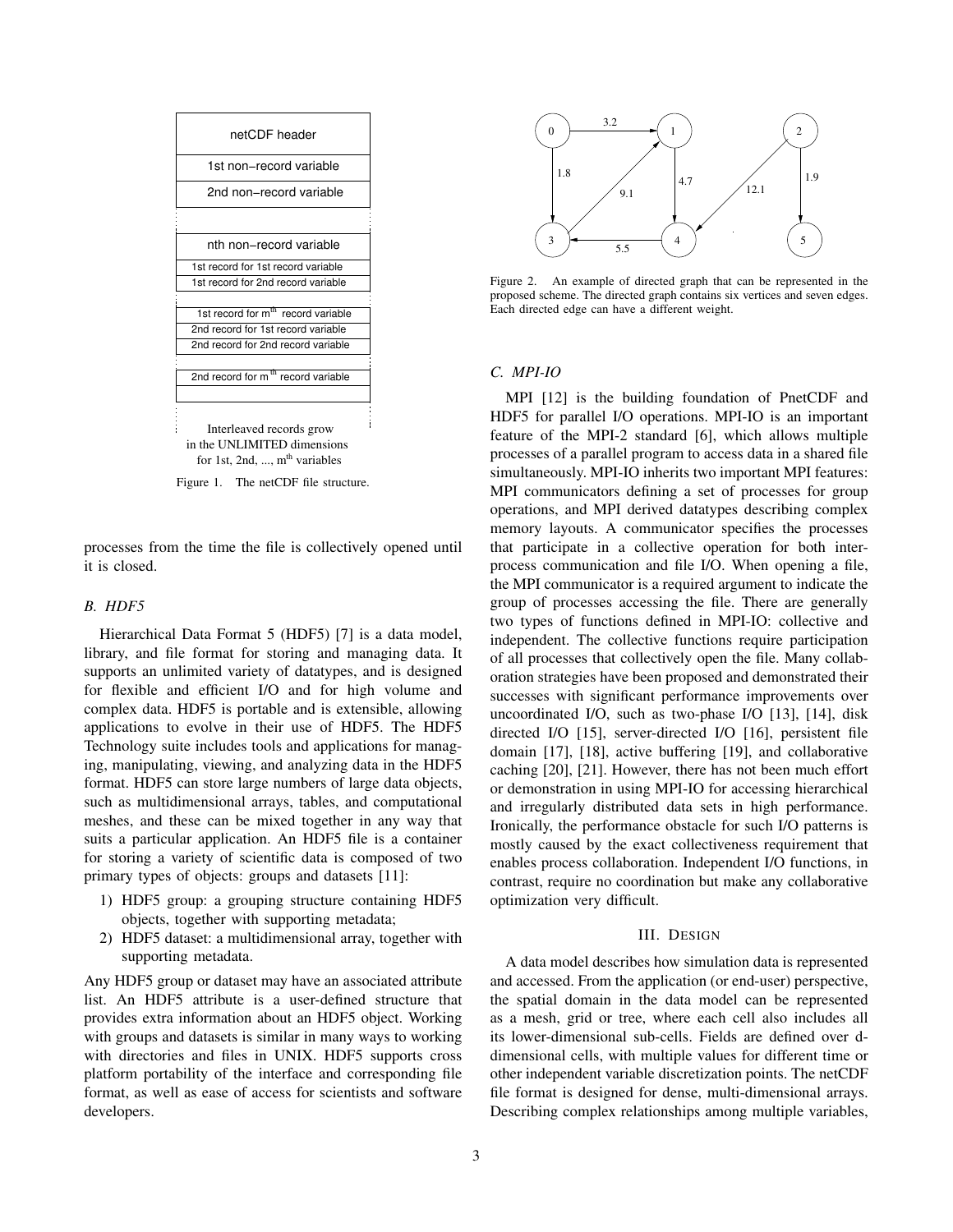```
int ncmpi_add_var(int ncid,
           const char *name,
           int *graphid);
int ncmpi_def_vertex(int ncid,
           const char *name
           int *vertexid);
           const char *name,
int ncmpi_def_edge(int ncid,
           double weight,
           int direction,
           int *edgeid);
int ncmpi_add_vertex(int ncid,
           int graphid,
           int vertexid).
           int vertexid,
           int edgeid,
           int adj_vertexid);
int ncmpi_add_edge(int ncid,
           int vertexid,
           int varid);
int ncmpi_def_graph(int ncid,
```
Figure 3. A list of APIs for constructing graph objects.

such as a tree, is not supported in the current format. In order to augment PnetCDF with such capability, our new metadata scheme uses the graph representation to describe the data models.

#### *A. New data objects*

We add graphs as new data objects in PnetCDF. A graph *G*  $= (V, E)$  consists of vertices *V* and directed edges *E* [22]. A vertex, also a new data object, is a container of variables and edges. Similar to the HDF5 group objects, vertices can contain multiple netCDF variables and have directed or undirected links to other vertices. An edge is also a new data object that connects two vertices as directed or undirected link. Edges can have associated real number weights. Figure 2 is just to illustrate a data model can have an arbitrary relationship among the data objects. Through the graph representation, netCDF variables can be grouped together and linked to different variables. Therefore, complex data models, such as trees, can be described. This paper proposes to store the relationship information in PnetCDF in a more systematic way.

# *B. Metadata format*

Because the netCDF file format does not have the flexibility to add new user-defined data objects, we create a metadata format, shown in Figure 4, for describing the new data objects and their relationships. This metadata is saved as a regular netCDF non-record variable in text data type, which is treated like the file header. The new metadata format includes the information about graph, vertex, and edge objects, such as the number of these objects, their individual attributes, such as directions and weights for the edges, the number of vertices, and their connected relationships. A vertex's metadata contains a list of variable IDs, a list of edge IDs, and the corresponding vertex IDs connected by the edges. The strategy of saving the new metadata in a regular netCDF variable ensures the conformation of the conventional netCDF file format and hence the files created with this new data model feature can still be accessed through the netCDF and PnetCDF programs.

The graph idea proposed in this paper is to describe the relationships among multiple data objects (eg. variables). One netCDF file can have more than one graph. For example, two graph objects can be defined and the same variable can be added to both of the graphs.

#### *C. Application programming interfaces*

We add several PnetCDF APIs for accessing the new data objects. Figure 3 lists the new APIs for creating graph objects, connecting edges between vertices, and adding variables into vertices. The APIs for deleting or disassociating objects are similar, but not shown in the figure. The APIs that change the graph structures are required to be in the define mode. We also make the following requirements:

- 1) A vertex must be associated to at least one graph;
- 2) A netCDF variable can be added to one or more vertices, but the association is not required;
- 3) The same edge can be used to connect two different pairs of vertices.

All the new APIs are non-collective and allow their arguments to contain different values when used by different processes. However, if it is intended to define the same objects by a group of processes, then the defining processes must agree on the arguments. When the exiting the define mode is called (i.e. at the call to nompiend  $\det(f)$ ), the metadata consistency will be performed to check and merge the newly created objects. We use the object names as unique keys to tell if a group of defined calls is for the same object or not. Hence, defining the same objects for different processes the attributes must have the same argument values. Once the objects are merged, the header and graph metadata are duplicated in memories across all the processes.

## IV. IMPLEMENTATION CONSIDERATION FOR SCALABLE  $I/\Omega$

Although high-level I/O libraries have made an important contribution to supporting large parallel applications, they do not always attain a high percentage of peak performance when used in these applications. Some of the performance issue reasons have been that (1) the underlying models, formats, and APIs in storage software did not explicitly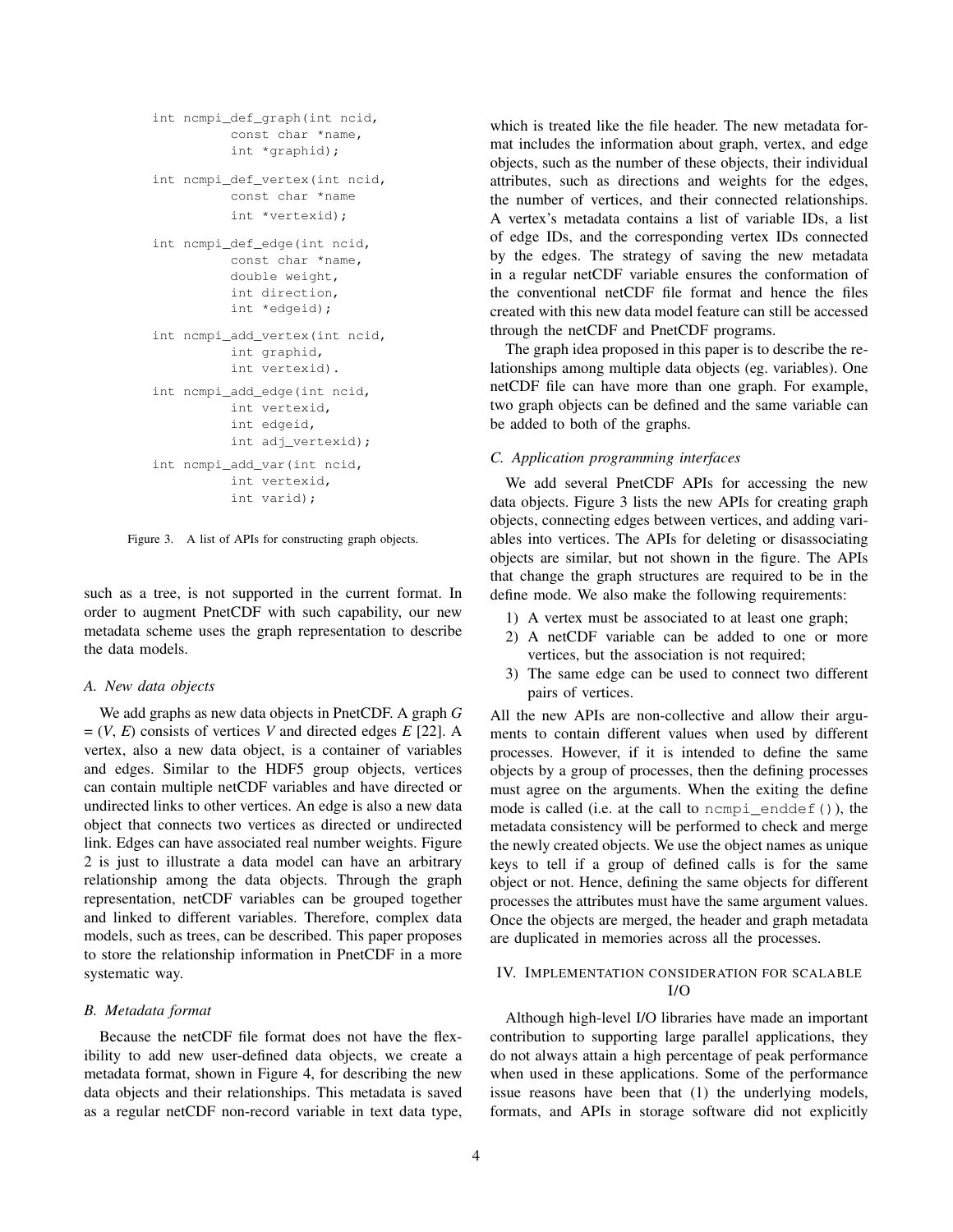| graph                                                                                                                                                                                                                |                                                                                                                                                                                                                                                                                                                                                                                   | = graph_magic graph_att_list edge_list vertex_list                                                                                                                                                                                                                                                                                                                                                                                                              |
|----------------------------------------------------------------------------------------------------------------------------------------------------------------------------------------------------------------------|-----------------------------------------------------------------------------------------------------------------------------------------------------------------------------------------------------------------------------------------------------------------------------------------------------------------------------------------------------------------------------------|-----------------------------------------------------------------------------------------------------------------------------------------------------------------------------------------------------------------------------------------------------------------------------------------------------------------------------------------------------------------------------------------------------------------------------------------------------------------|
| graph magic                                                                                                                                                                                                          | = $'G'$ 'R' 'A' 'P' 'H' graph_type                                                                                                                                                                                                                                                                                                                                                |                                                                                                                                                                                                                                                                                                                                                                                                                                                                 |
| qraph_type                                                                                                                                                                                                           | $= \x01$ //direction graph                                                                                                                                                                                                                                                                                                                                                        |                                                                                                                                                                                                                                                                                                                                                                                                                                                                 |
| att_list<br>NC_ATTRIBUT<br>NC EDGE<br>NC VERTEX<br>nelems<br>edge<br>edge_weight<br>varid list<br>varid<br>edgeid_list<br>edgeid_pair<br>edgeid<br>vertex_id<br>vertex_att_list= att_list<br>$vertex_size = NON+NEG$ | \x02 //undirection graph<br>graph_att_list = att_list //graph attribute<br>$=$ ABSENT   NC_ATTRIBUTE nelems [attr ]<br>$edge_list = ABSENT   NC_EDG = nelements [edge ]$<br>$vertex_list = ABSENT   NC_VERTEX nelems [vertex ]$<br>$=$ NON NEG<br>$=$ name edge_weight<br>$=$ nelems [varid ]<br>$=$ nelems [edgeid pair ]<br>= edgeid adj_vertexid<br>$=$ NON NEG<br>$=$ NON NEG | $= \x00 \x00 \x00 \x00 \x00$ /xanger list of attributes<br>$= \x00 \x00 \x00 \x00 \x0D //tag for list of edges$<br>$= \x00 \x00 \x00 \x00$ x0E //tag for list of vertexes<br>//nmber of elements in following sequence<br>= name varid_list edgid_list vertex_att_list vertex_size begin<br>= NON_NEG //variable ID for graph data model<br>//edge ID for graph data model<br>//vertex ID for graph data model<br>//vertex size. The amount of space in Z bytes |
| begin                                                                                                                                                                                                                | $=$ OFFSET                                                                                                                                                                                                                                                                                                                                                                        | //allocated to the vertex<br>//vertex start location                                                                                                                                                                                                                                                                                                                                                                                                            |

Figure 4. Metadata format for graph representation.

consider parallelism in their original designs, (2) the parallelism subsequently introduced has been incremental and has often been driven to work around limitations of interfaces and underlying software (e.g., working around a specific file system performance bug), and (3) many more applications require, for scalability and algorithmic reasons, much more sophisticated data structures than those incorporated in the original designs (e.g., adaptive meshes, irregular datasets). Given the irregular data distribution patterns exhibited in many data models, we focus on the issues related to keeping high I/O parallelism.

*1) Metadata I/O:* All define mode functions are collective I/O mode in current PnetCDF and all processes in the same communicator must call them with the same argument values. While the consistency semantics of file systems are well-defined and strict, consistency semantics in highlevel libraries have often been underspecified, leading to confusion on the part of users. These consistency semantics for high-level libraries are not suitable for an irregular data set, because the underlying data distribution is highly irregular and dynamic. Process synchronization in the existing parallel I/O methods can penalize the I/O parallelism if the process collaboration is not carefully coordinated. Due to the irregularity introduced by the some scientific applications, the I/O workload can vary widely depending on computational region of interest during the runtime. The intensive and dynamic I/O behavior presented by scientific applications imposes a big challenge to achieve scalable and sustainable I/O performance when applications run on a large scale of HPC systems.

Based on the understanding of the underlying data models, we relax the collectiveness requirement for the metadata I/O. Different processes can concurrently define different objects, such as variables, edges and vertices. At the end of the define mode, the root process collects metadata from all the processes and merge them into a consistent form. The advantage of this strategy is allowing processes to keep only the related data objects. It is not necessary for a process to know the metadata of those objects it never accesses. However if the amount of the metadata is large, having the root perform the metadata merge and check the consistency may create a performance bottleneck. We plan to investigate new approaches to overcome this potential problem.

*2) Data I/O:* Many I/O optimizations have been developed over the years including: two-phase I/O; data sieving; collective I/O with caching; etc. These optimizations have been incorporated into layers such as MPI-IO and have been shown to work in some cases, but fall short in many others, particularly in cases that require very irregular accesses, which may involve adaptive structures etc. One of most important goals is providing scalable I/O performance for the various complex structures and layouts. PnetCDF relies on MPI-IO for portability and for providing high performance, but MPI-IO alone is not efficient or flexible enough for handling the I/O requirements from the various data models discussed. Our preliminary results in combining multiple I/O requests in PnetCDF are encouraging [23] in that significant performance improvement was obtained over the traditional APIs. The combination is hidden under the non-blocking I/O interfaces, enabling data aggregation to achieve high I/O bandwidths. Combining many I/O operations into fewer, larger I/O operations has been a fundamental component of parallel I/O optimization for decades. Multiple benefits come with non-blocking I/O interfaces, as follows. First, it is implemented with standard MPI-IO library (ROMIO [24]),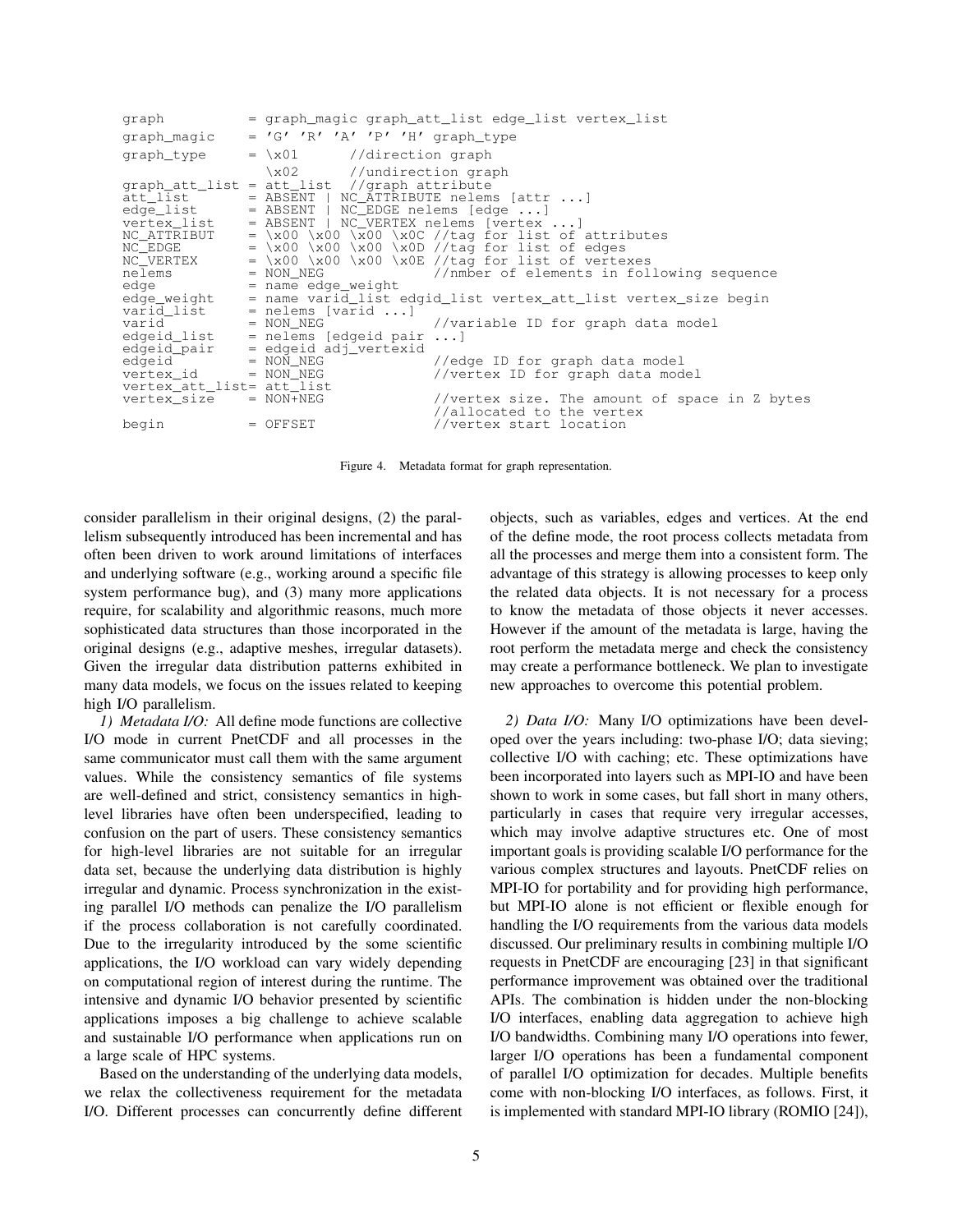which provides two-phase collective I/O to aggregate individual small I/O requests. Second, the non-blocking feature allows the I/O function calls to return right away so that computational process can proceed while the I/O subsystem is consuming all the I/O requests. Blocking I/O processes each logical write request one after another sequentially. Non-blocking I/O requests can be fired all at once. This essentially reduces the synchronization overhead among all the processes when all the issued logical writes can be aggregated not only among all the processes but also along programs execution order. Third, by spanning the I/O over the entire evolutional interval, the stress imposed on I/O systems will be reduced. Last but not the least, the total run time of applications will be reduced.

For data models exhibiting an irregular data distribution, PnetCDF non-blocking I/O is the best choice for obtaining high performance. The non-blocking APIs are noncollective, which allows processes to make different numbers of the calls for different variables. At the end, a collective wait call aggregates the posted requests and carries out the I/O using a single MPI collective I/O call.

## V. PERFORMANCE IMPROVEMENT AND EVALUATION

To illustrate the irregular distribution nature of many data models that can be handled efficiently by our new scheme, we use Chombo I/O [29] as an example for performance evaluation. It is a representative example that has a hierarchical tree relationship among all data objects (multidimensional arrays).

#### *A. Chombo I/O*

Chombo [30] developed at Lawrence Berkeley National Lab (LBNL) is a library for block-structured Adaptive mesh refinement (AMR) [31] applications. The AMR methodology has been successfully applied to numerical modeling of various physical problems that exhibit multi-scale behavior, such as those mentioned in [32]. The idea of AMR is quite straightforward, that is, to apply finer discretization only at places where higher resolution is needed. However, the simplicity of finite difference calculation on a uniform grid is a trade-off in AMR, where the irregularity comes from the boundaries between grids introduced by local mesh refinement. Although designed primarily for finite differences and computational fluid dynamics, Chombo can be used in other areas of computational science and engineering. By providing sufficient C++ abstract data types, Chombo enables user to build and manage the grid evolutions, decompose the computational data on the evolved grid, as well as process the I/O operations in either sequential or parallel mode. The Chombo I/O benchmark is derived from the framework mentioned above [29]. It creates simulated Chombo data structures and writes them to a single file using the HDF5 high-level I/O library [7]. Chombo accesses a variety of small auxiliary files at run time.

Typically, a structured AMR simulation starts from a uniform mesh that covers the entire computational domain. In order to compute or study the object (the black curve line as shown in Figure  $5(a)$ ), a union of patches (the shaded region) needs to be identified based on level 0's resolution and a finer mesh can be applied to this localized region of interest. This refinement process is repeated for the next level until the termination condition is satisfied. As a result, AMR simulation produces a dynamic, multi-level grid hierarchy with increasing refinement resolution. By overlying all the individual structured patches in the hierarchy, an adaptive refined mesh is formed as Figure 5(b). Since a patch can be further decomposed into boxes in Chombo framework, the union of patches at each level is reduced to a set of boxes on different processes, as shown in Figure  $5(c)$ , the number of boxes are changing between levels and the individual size for each box can be different at the same level or between levels.

## *B. Performance Improvement*

One possible optimization is to use MPI derived data type to combine all the sequential I/O requests in the for-loop and replace it with a single logic I/O request. Another feasible optimization is to adopt collective I/O function calls. Note that the number of for-loop iterations on each process may not be the same, which results in some processes having more I/O requests than the other processes, thus, collective I/O would not work unless all the processes participate in each I/O request or all processes have the same number of I/O requests. The issue of varying number of I/O requests can be quickly solved by simply retrieving the maximum number of iterations across all the processes and using it as the for-loops termination variable, once the iteration index exceeds the number of boxes owned by a process.

It is possible that there are multiple components contained in a Box, since they are all serialized into a 1-D buffer, only a single logical I/O operation is required to write out this entire buffer. Fig. 6 illustrates an example grid of a particular level decomposed into 8 individual MPI processes, each holding the boxes in space-filling curve order. However, the boxes are organized in lexicographic order, in the final file layout. Therefore, a process will write multiple portions of data at noncontiguous regions in file. In the worst case scenario, the number of physical file seek and write requests issued by a process would be the same as the number of the boxes assigned for that process. The physical I/O requests can be further reduced by simply appending the list of boxes from each process in the order of the MPI process rank, which might cause applications analysis and visualization tools to rewrite their I/O interface in order to adopt the new file layout. We decided to leave this optional optimization to application scientists and look for more general solutions. Figure 6 only demonstrates a simple I/O access pattern, in reality, the file offsets and access sizes for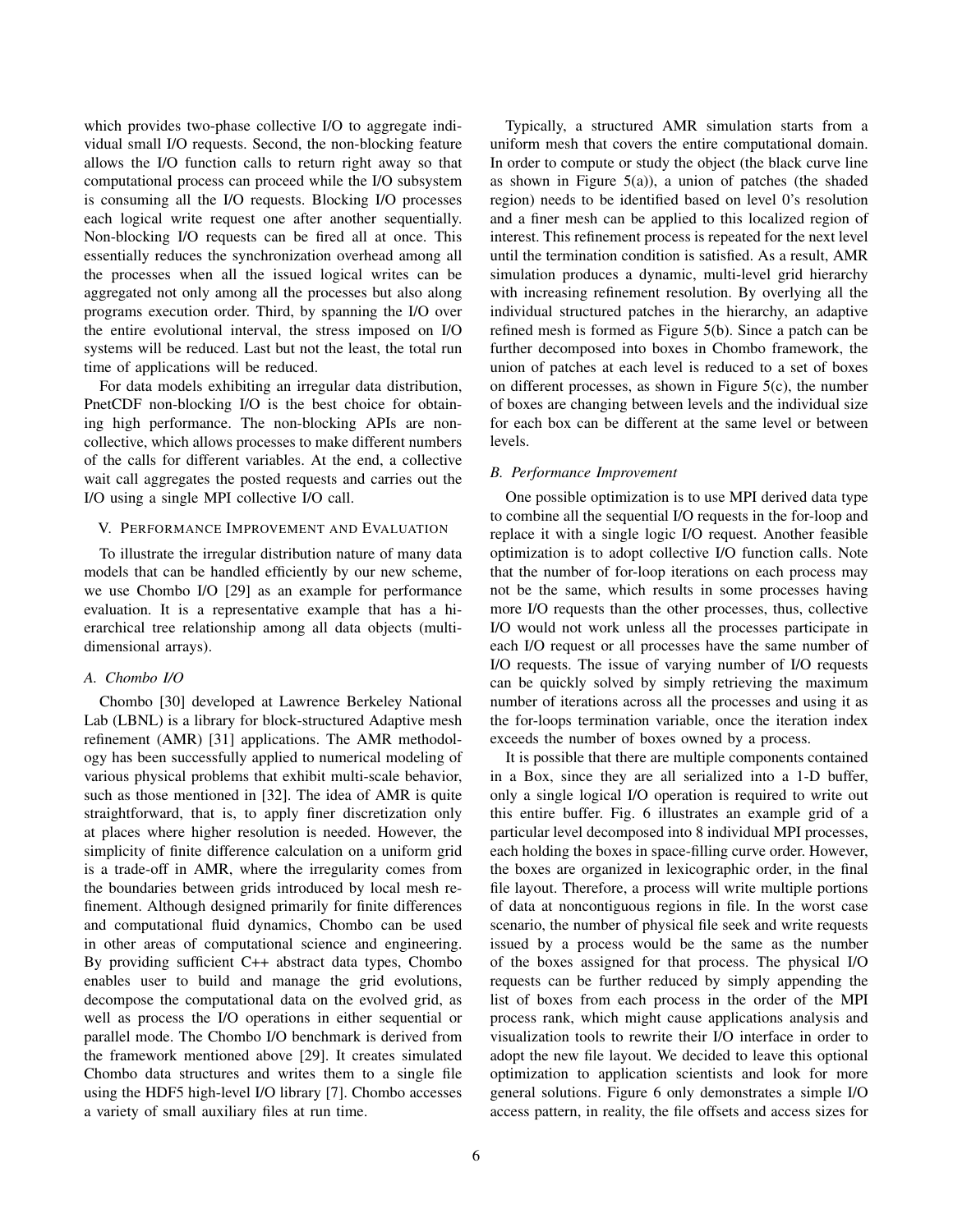

A 2-D patch-based hierarchical grid with three levels of refinement on 4 processes



each I/O request vary widely per evolution because of the irregular grid shape developed by AMR refinement scheme. Thus, it would be very difficult if not impossible to develop generalize solutions other than collective I/O by utilizing underlying specific but dynamically changeable I/O access patterns. This forces us to resort to some other I/O traits. Having observed that a burst of intensive I/O activity is presented after a period of CPU processing and it is repeated at certain intervals over the whole simulation process, we believe the relaxing the stress on I/O subsystem imposed by this high peak I/O bandwidth requirement would be one possible solution. One approach to reduce the stress on the I/O subsystem is to use non-blocking strategy, which allows the I/O operation to span over the computation interval until the next I/O request collection occurs. The idea of using the non-blocking I/O is because the traditional methods used by PnetCDF or HDF5 for accessing metadata and data are blocking I/O and per variable basis. Our implementation of non-blocking I/O is actually deferring the I/O, so multiple I/O requests can be aggregated into larger requests for better performance. Therefore, we believe the non-blocking I/O approach would performance at least as well as the blocking ones.

Although HDF5 actually uses the MPI IO library to implement parallel file access, Chombo I/O only adopts an independent mode, where I/O operations among processes are totally independent of each other. This implementation is also blocking, where the next iteration cannot proceed until the write or read operation in the current iteration has been finished and returned. The Chombo I/O benchmark abstracts all the I/O operations involved in simulation and leaves out the complex and time consuming computational component. Since its current version only has HDF5 I/O method, we added the PnetCDF method for the evaluation purpose. Two I/O methods are implemented, one using blocking APIs and the other using non-blocking APIs. The blocking I/O method mimics the approach used by the HDF5 method. The example grid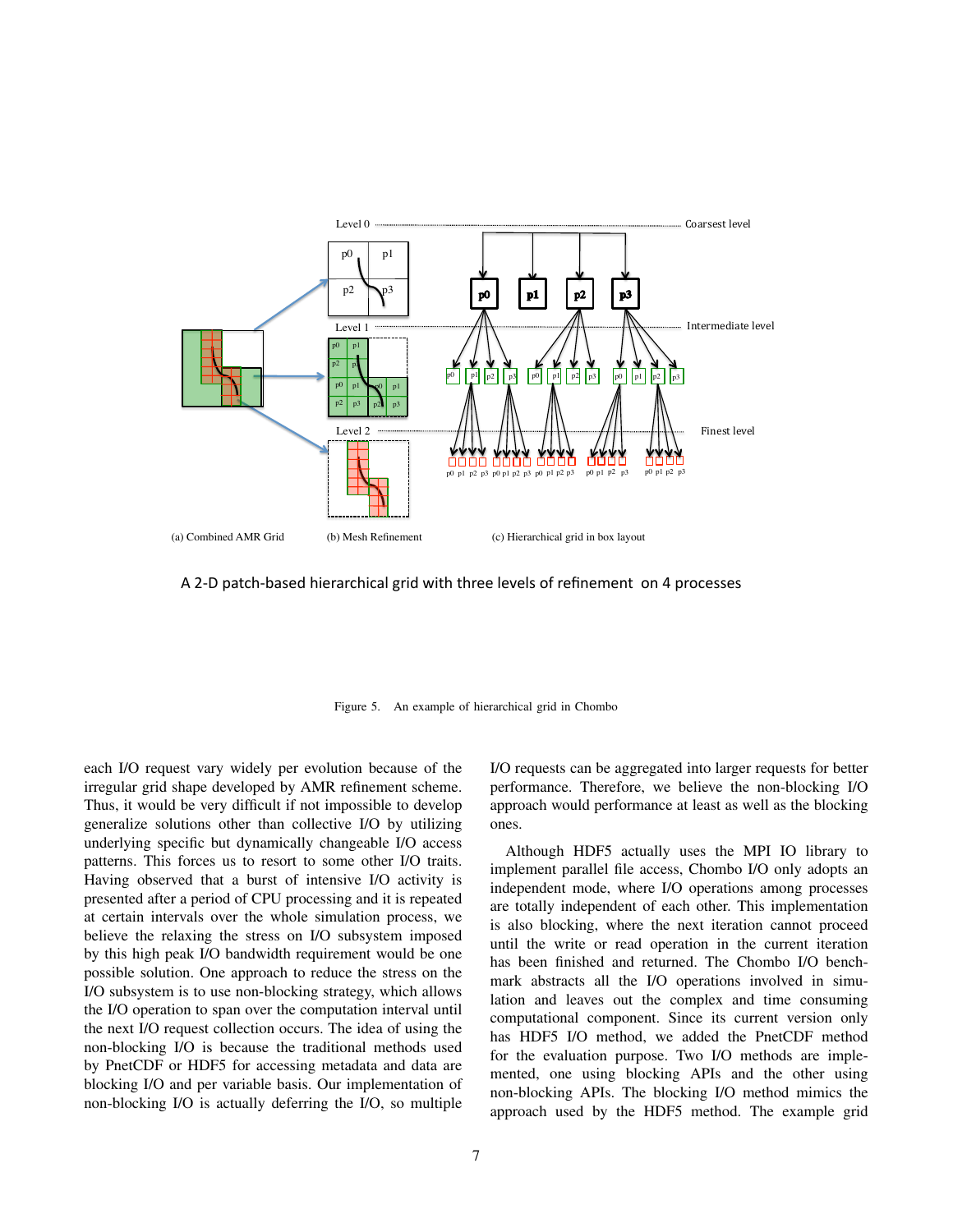

Figure 6. I/O patterns in Chombo

file, s64x64x64L2r4i80b8-32o0f0.00100p1.abr, provided by the benchmark is modified in order to run large numbers of processes. We keep the I/O amount proportional to the number of processes.

#### *C. Experiments*

Our experiments were conducted on Franklin [25], the Cray XT4 parallel machine at the National Energy Research Scientific Computing Center and Surveyor [26], the IBM Blue Gene/P system at Argonne National Laboratory. Franklin is a 9660-node SuSE Linux cluster where each compute node consists of a 2.3 GHz single socket, quadcore AMD Opteron processor with a theoretical peak performance of 9.2 GFlop/sec per core. Each compute node has 8 GBytes of memory. The parallel file system is Lustre [27] with 48 I/O servers (OSTs). The measured peak write performance on Franklin is 16 GB per second. Surveyor is a 4,096-core IBM Blue Gene/P system. The parallel file system is GPFS [28] with four file servers.

We conducted a series of experiments with up to 8192 MPI processes on Franklin. In order to maximize the possible I/O bandwidth, we use all 48 stripe counts (the total number of OSTs available on Franklin). The stripe size is set to 1 MB. Figure 7 shows the aggregated I/O bandwidth for HDF5 independent write, PnetCDF blocking, and nonblocking write, respectively. The independent blocking I/O for both PnetCDF and HDF5 performs poorly performance and does not scale at all. The maximum write bandwidth achieved was only 2GB/s. By utilizing the new metadata scheme, the PnetCDFs non-blocking I/O method dramatically improves the aggregated write bandwidth and sustains strong scalability. The best aggregate write bandwidth that our implementation achieved was a little more than 12 GB/s for 8192 processes on Franklin, very close to its measured peak performance. Similar scalabilities are observed on the Surveyor.

## VI. CONCLUSIONS

The NetCDF file format can effectively store and describe regular multi-dimensional datasets, but it does not address the full range of current and future computational science data models. There is no existing parallel I/O library that supports complex data models, i.e. arbitrary data relationships among data objects. Only HDF5 supports a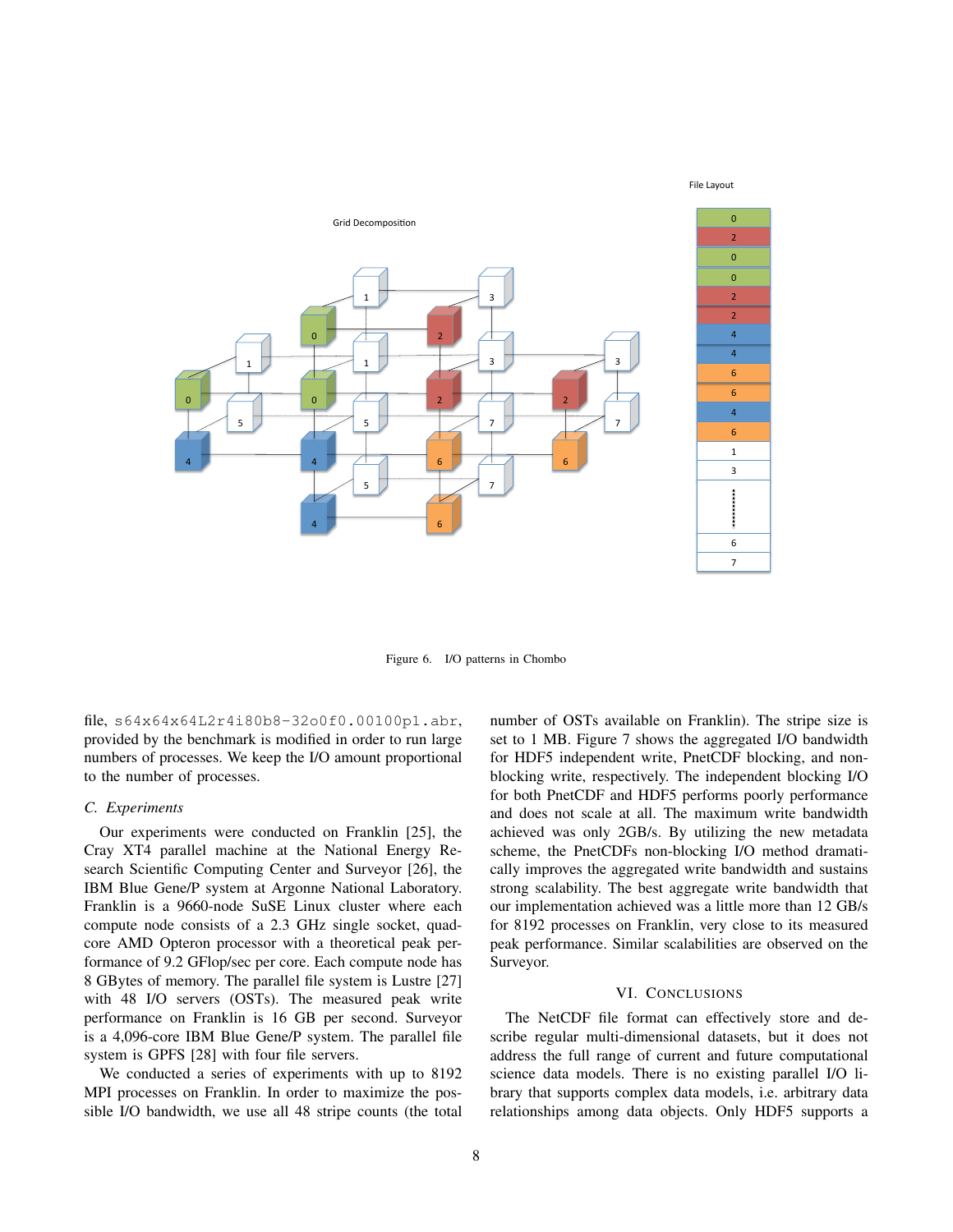

Figure 7. Performance results of Chombo I/O benchmark

tree-structured model through group, but not for arbitrary graphs. In this paper, we propose a storage mechanism in PnetCDF to support a broad variety of data models used in computational scientific applications. Our design principle for parallel construction and access the data models focuses on enabling metadata I/O parallelism as well as eliminating process synchronization. The performance results from using the Chombo I/O benchmark with irregularly distributed data objects, demonstrate that our approaches can achieve scalable I/O performance for parallel data and metadata creation and access. There are many other data models that post different challenges for finding efficient and effective mechanisms to provide scalable I/O performance in PnetCDF. Our future work includes designing a scalable method for merging parallel-defined metadata and performance evaluations using more application I/O kernels.

#### ACKNOWLEDGMENT

This work is supported in part by NSF award numbers: OCI-0724599, CNS-0830927, CCF-0621443, CCF-0833131, CCF-0938000, CCF-1029166, and CCF-1043085 and in part by DOE grants DE-FC02-07ER25808, DE-FG02-08ER25848, DE-SC0001283, DE-SC0005309, and DE-SC0005340. This research used resources of the National Energy Research Scientific Computing Center, which is supported by the Office of Science of the U.S. Department of Energy under Contract No. DE-AC02-05CH11231. This research used resources of the Argonne Leadership Computing Facility at Argonne National Laboratory, which is supported by the Office of Science of the U.S. Department of Energy under contract DE-AC02-06CH11357.

#### **REFERENCES**

[1] K. Asanovic, R. Bodik, B.C. Catanzaro, J.J. Gebis, P. Husbands, K. Keutzer, D.A. Patterson, W.L. Plishker, J. Shalf, S.W. Williams, and K.A. Yelick. The landscape of parallel computing research: A view from Berkeley. Technical Report UCB/EECS-2006-183, University of California, Berkeley, December 2006.

- [2] K. Asanovic, R. Bodik, J. Demmel, T. Keaveny, K. Keutzer, J.D. Kubiatowicz, E.A. Lee, N. Morgan, G. Necula, D.A. Patterson, K. Sen, J. Wawrzynek, D. Wessel, and K.A. Yelick. The parallel computing laboratory at U.C. Berkeley: A research agenda based on the Berkeley view. Technical Report UCB/EECS-2008-23, University of California, Berkeley, March 2008.
- [3] R. Rew and G. Davis. The Unidata netCDF: Softwarefor Scientific Data Access. Sixth International Conference on Interactive Information and Processing Systems for Meteorology, Oceanography and Hydrology, February 1990.
- [4] R. Rew, G. Davis, S. Emmerson and H. Davies. NetCDF Users Guide for C. Unidata Program Center, June 1997. [Online]. Available: http://www.unidata.ucar.edu/packages/netcdf/guidec/.
- [5] J. Li, W. Liao, A. Choudhary, R. Ross, R. Thakur, W. Gropp, R. Latham, A. Siegel, B. Gallagher, and M. Zingale. Parallel netCDF: A high-performance scientific I/O interface. In Proceedings of SC2003: High Performance Networking and Computing, Phoenix, AZ, November 2003. IEEE Computer Society Press.
- [6] Message Passing Interface Forum. MPI-2: Extensions to the Message-Passing Interface. 1997. [Online]. Available: http://www.mpi-forum.org/docs/docs.html.
- [7] HDF5 Home Page. The National Center for Supercomputing Applications. [Online]. Available: http:// hdf.ncsa.uiuc.edu/HDF5/.
- [8] Mark Howison, Andreas Adelmann, E. Wes Bethel, Achim Gsell, Benedikt Oswald and Prabhat. H5hut: A High-Performance I/O Library for Particle-based Simulations. The